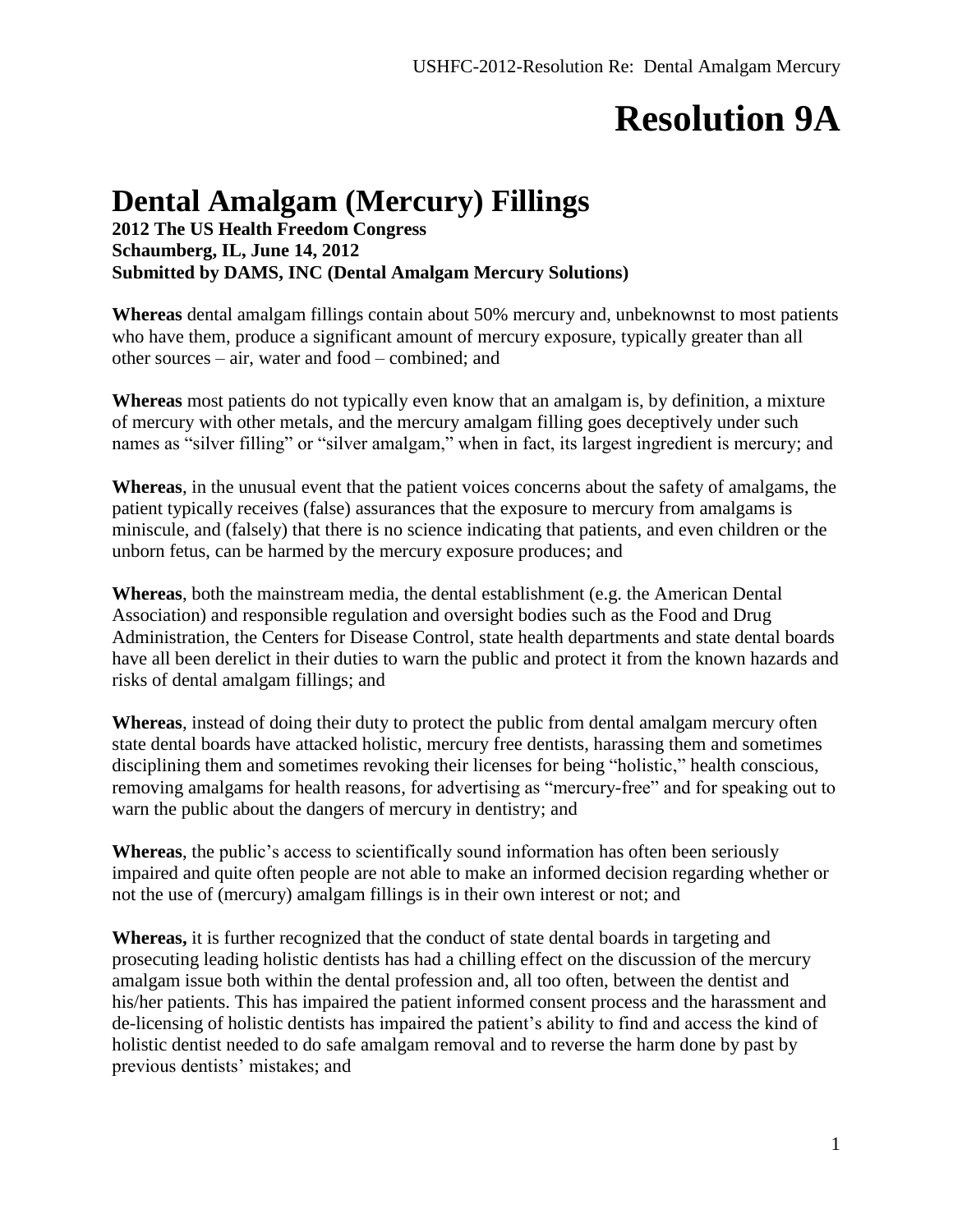## **Resolution 9A**

**Whereas,** the dental amalgam mercury is not only a serious health issue, but also a health freedom issue of major concern; and

**Whereas** mercury is the most toxic heavy metal that people are commonly exposed to, being more toxic than lead, cadmium, nickel and even arsenic, and there is no safe level of mercury; and

**Whereas** mercury targets the brain and nervous system, weakens and disrupts the immune system, attacks the thyroid, the entire endocrine system, the reproductive system, the digestive and is associated with over 300 symptoms, illnesses and disorders; and

**Whereas** certain subsets of the population are especially vulnerable to the harm done by mercury because of genotype, the presence of infections, accidents, injuries, environmental toxins; mercury accumulates in injured areas where nerve supply and circulation is impaired and is harder to detoxify in the presence of such impairments and disabilities; and

**Whereas** victims of dental amalgam mercury poisoning are often trapped in their disabilities, unable to afford amalgam removal because of lack of money and lack of help, with the mercury disability often destroying family life, and destroying the capacity to be financially independent; and

**Whereas** mercury poisoning is a major health problem, but is often not medically recognized because of mis-information and the lack of medical education about mercury poisoning. The signs and symptoms, proper testing, sources of exposure and safe detoxification are topics not being taught within the medical schools, resulting in a tendency of doctors to dismiss and ignore mercury amalgam victims, with their being classified as "crazy" and mentally ill instead; and

**Whereas** the world's thirty leading mercury researches agree that *prevention* of all unnecessary mercury exposure is the only sensible policy for dealing with concerns over the mercury issue, and they largely agree that all use of mercury in medicine and dentistry should be halted.

#### THEREFORE BE IT RESOLVED that:

**1.** All use of dental amalgam fillings in dentistry be banned in the near future, with the FDA reversing its previous dismissive stance on the safety of dental amalgam fillings, and instead recognizing the vast body of scientific knowledge (animal studies, human autopsy studies and other human studies) indicating that amalgams produce a significant mercury exposure and are not safe;

**2.** That the US State Department join with others in the UNEP international forums who seek to approve a strong global mercury ban treaty, one that includes dental amalgams, rather than trying to exempt amalgams from being included in the global ban;